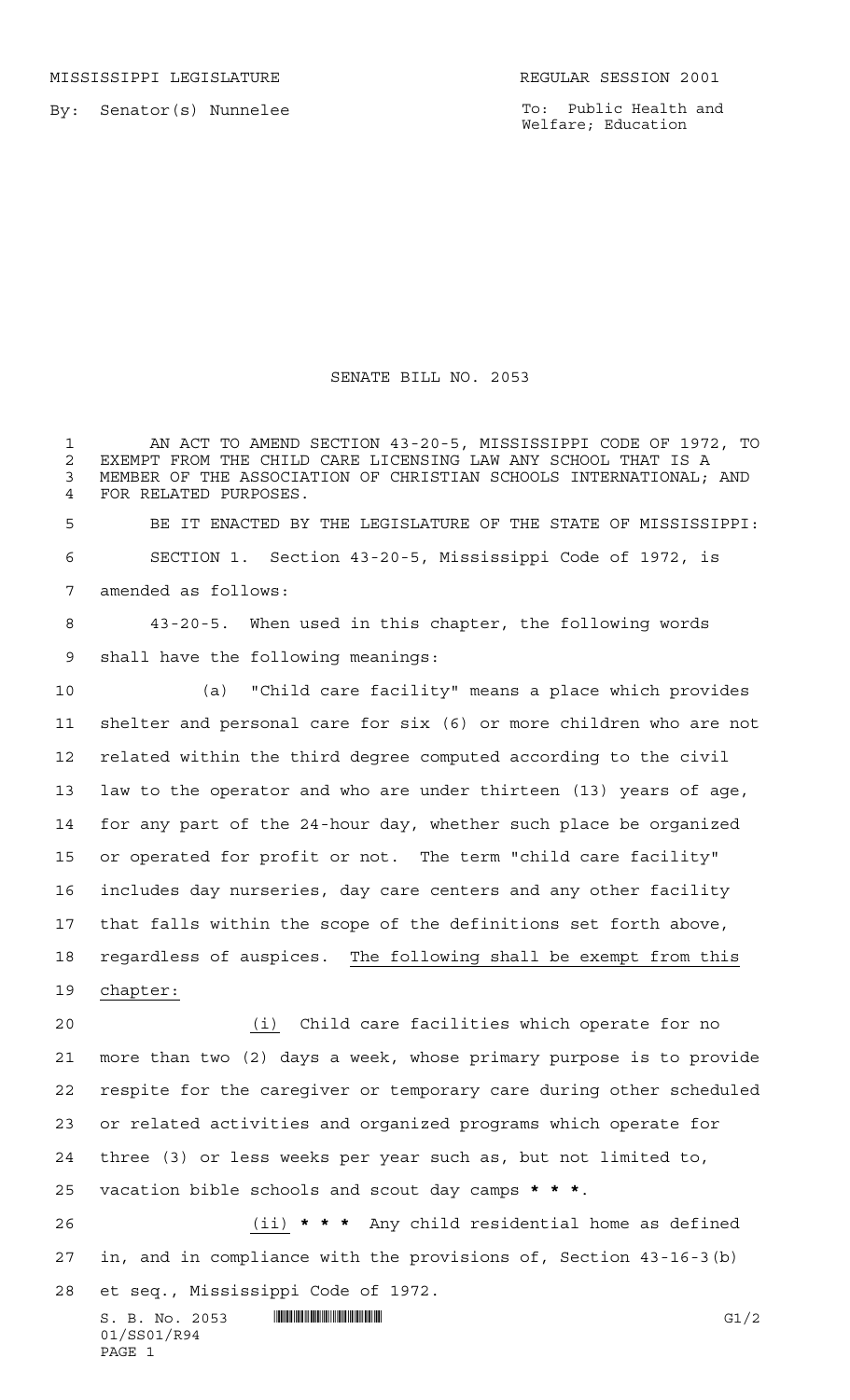$S. B. No. 2053$  . Superintendent and  $S. B. No. 2053$ 01/SS01/R94 PAGE 2 (iii) **\*\*\*** Any elementary, including kindergarten, and/or secondary school system, accredited by the Mississippi State Department of Education, the Southern Association of Colleges and Schools or the Mississippi Private School Education Association. (iv) Any Headstart program operating in conjunction with an elementary school system, whether it be public, private or parochial, whose primary purpose is a structured school or school readiness program. (v) **\*\*\*** Any membership organization affiliated with a national organization which charges only a nominal annual membership fee, does not receive monthly, weekly or daily payments for services, and is certified by its national association as being in compliance with the association's minimum standards and procedures, including, but not limited to, the Boys and Girls Club of America, and the YMCA. (vi) Any school that is a member of the Association of Christian Schools International. All other preschool child care programs and/or extended day school programs must meet requirements set forth in this chapter. (b) "Health" means that condition of being sound in mind and body and encompasses an individual's physical, mental and emotional welfare. (c) "Safety" means that condition of being protected from hurt, injury or loss. (d) "Person" means any person, firm, partnership, corporation or association. (e) "Operator" means any person, acting individually or jointly with another person or persons, who shall establish, own, operate, conduct or maintain a child care facility. (f) "Personal care" means assistance rendered by personnel of the child care facility in performing one or more of the activities of daily living, which includes, but is not limited